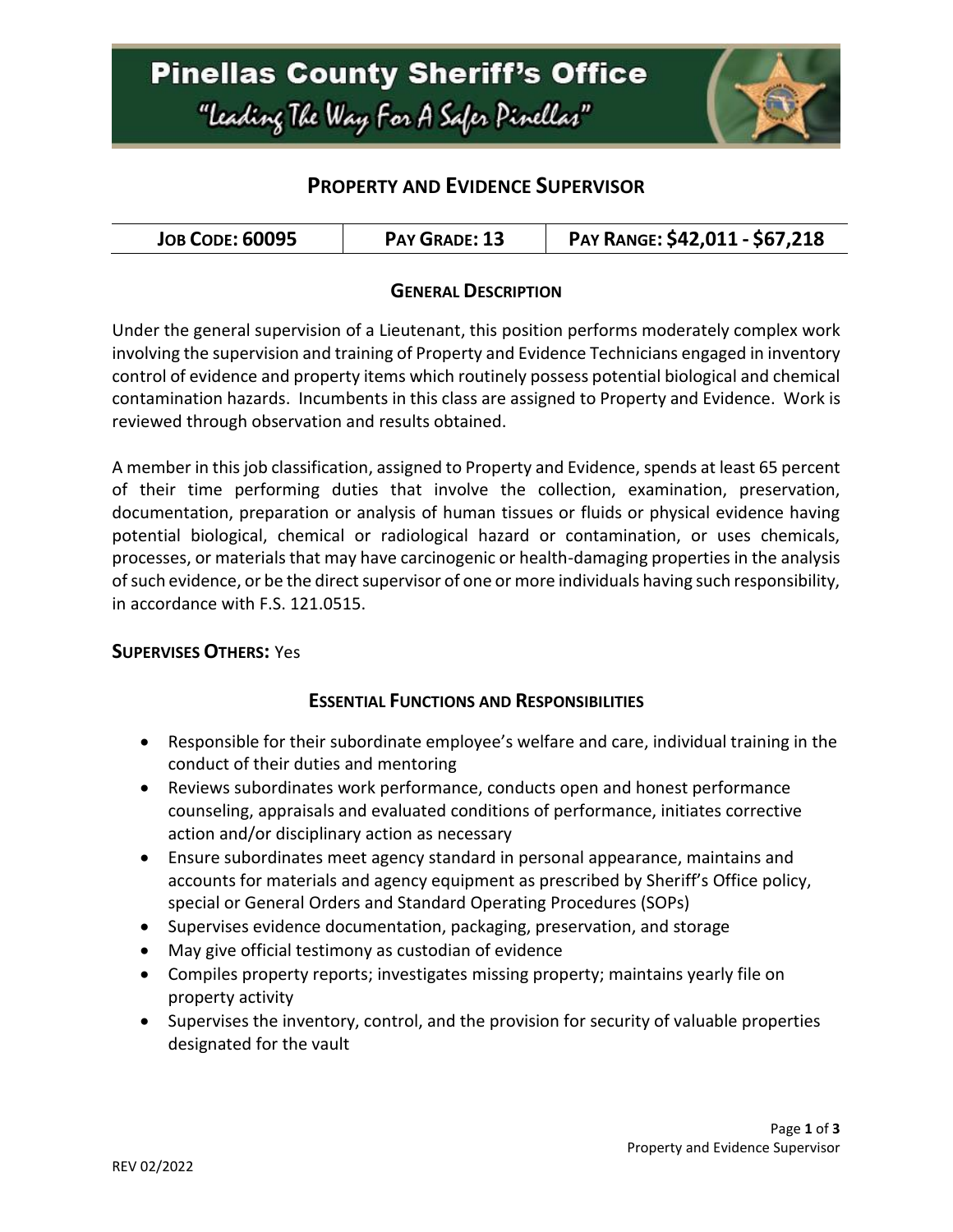# **Pinellas County Sheriff's Office** "Leading The Way For A Safer Pinellar"



 Participates in Sheriff's Office recruitment and community relations activities as directed.

Regular and reliable attendance is required as an essential function of the position.

This position is considered essential and, in the event of an emergency or natural disaster, will be required to report to work.

This list is not intended to be all-inclusive and you may not be responsible for every item listed. The employer reserves the right to assign additional functions and responsibilities as necessary.

### **QUALIFICATIONS**

- Graduation from an accredited college or university with an Associate's Degree in Business Administration, Public Administration or related field
- Two (2) years' related experience
- Or equivalent combination of education and experience
- Must possess a valid Florida driver's license
- Consideration for this position requires a credit check

### **KNOWLEDGE, SKILLS, AND ABILITIES**

- Ability to direct and coordinate the work of subordinates in an assigned area
- Ability to operate a forklift
- Knowledge of various database and research software required to perform the essential functions and job duties
- Ability to perform all functions of the job classification without posing a direct threat to the health or safety of other individuals in the workplace